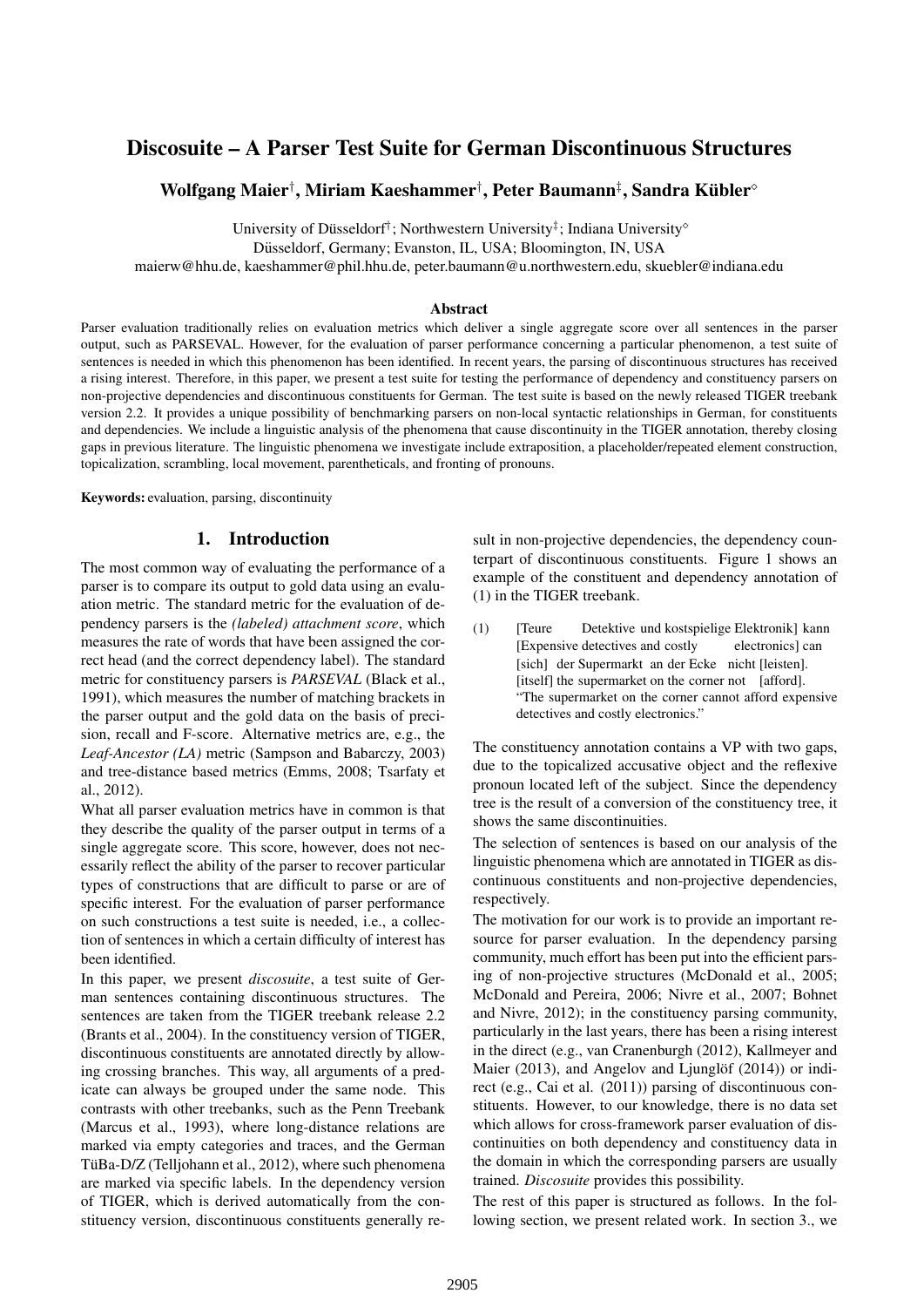

Figure 1: Discontinuity in TIGER (topicalization and scrambling), sentence 227

explain the preprocessing of the treebank, followed by the analysis of the phenomena which cause discontinuity in section 4. In section 5., we present some statistics on the test suite, section 6. closes the paper.

# 2. Related Work

In the grammar engineering community, several test suites have been created. They are rather different from ours and are not constructed around discontinuous or non-projective structures. They include the test suite of Forst (2003), which is based on the constituency version of the TIGER treebank, but tailored to the evaluation of a broad-coverage LFG parser, such as ParGram. The LKB system (Copestake, 1999) (HPSG) also has a test suite. TSNLP (Lehmann et al., 1996) is a general-purpose test suite, which is not based on a particular grammar formalism. Both test suites cover a range of linguistic phenomena, but do not provide a systematic overview of discontinuous phenomena.

Two of the treebank-based parser test suites we are aware of are directly related to our work.

Rimell et al. (2009) present a set of English sentences taken from the English Penn Treebank (Marcus et al., 1993), which exhibit unbounded dependencies. While the idea behind their test suite is similar to the idea behind ours, most of the constructions they consider are specific to English.

Kübler et al. (2009) present a test suite of German sentences. Their efforts are not directed at discontinuous structures, but rather at difficult constructions in general. The phenomena they consider include coordination of unlike constituents and forward conjunction reduction, but also phenomena that almost always cause discontinuities, such as extraposed relative clauses. In contrast to the test suite by Kübler et al., our test suite is constructed explicitly around sentences that exhibit discontinuities in the dependency and the constituency annotation.

### 3. Data

Our data source is the TIGER treebank release 2.2, which can be obtained from http://www.ims. uni-stuttgart.de/forschung/ressourcen/ korpora/tiger.html. We generate the TIGER dependency version using the script Tiger2Dep from the same webpage. For the punctuation attachment in the dependency version, we use the *easy* algorithm of Tiger2Dep, which attaches each punctuation token to the word to its left, thus making sure that punctuation does not give rise to discontinuity.

In the constituency version, punctuation and a few other elements are not included in the annotation; all resulting root nodes are grouped under a virtual root node. In contrast to previous releases of TIGER, sentences with a unique root node do not have a virtual root node in release 2.2. For reasons of uniformity, we reintroduce the virtual root node in all sentences where it is not present and, again to eliminate spurious gaps, reattach all of its children except the sentence lower in the tree, following common practice in the parsing community. We use the algorithm described in Maier et al.  $(2012)$  for this purpose.<sup>1</sup> Since our primary goal is to obtain a test suite for parser evaluation, we

<sup>&</sup>lt;sup>1</sup>The implementation is publicly available at  $https://$ github.com/wmaier/treetools.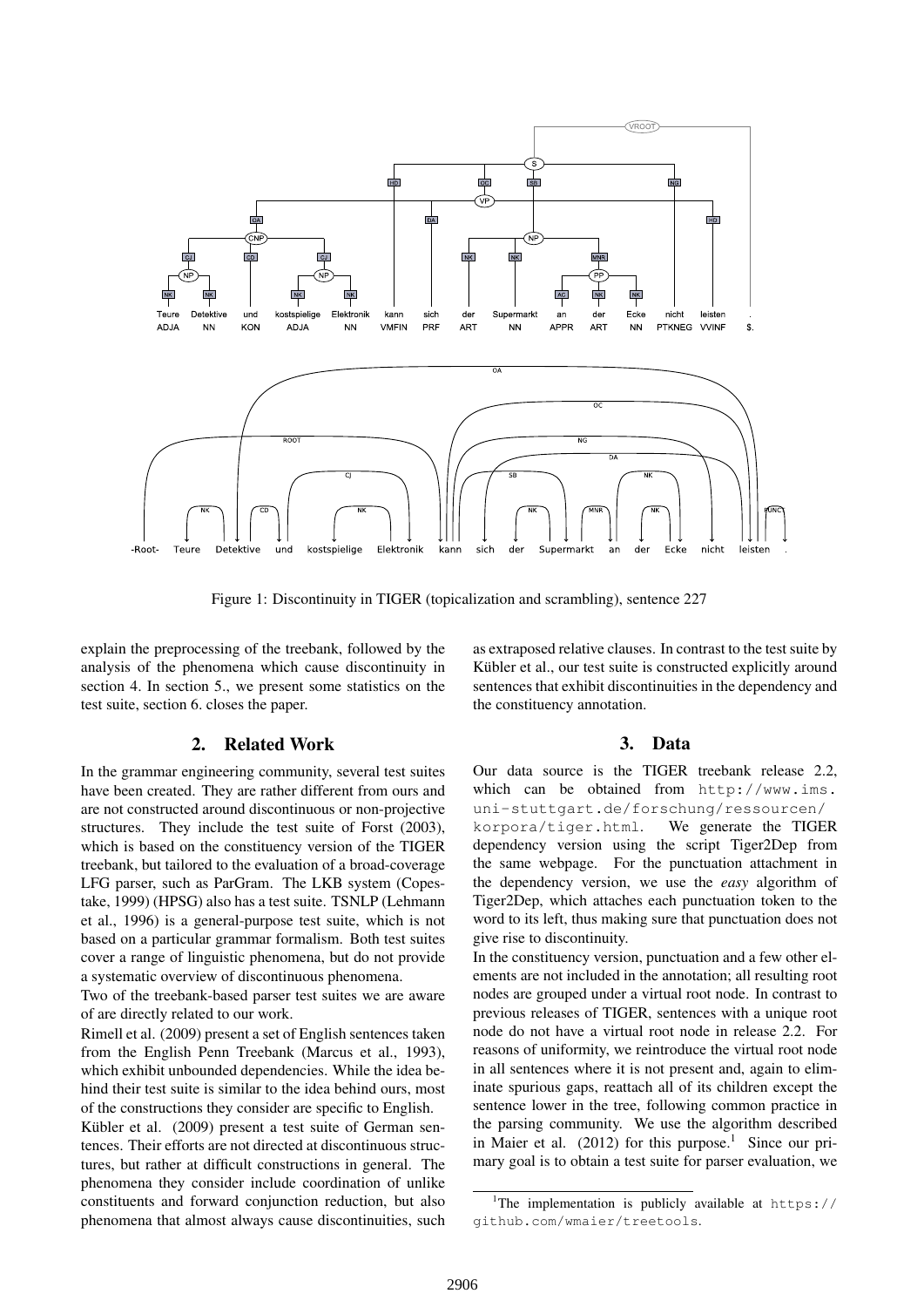| All sentences                         | 50 472  |
|---------------------------------------|---------|
| with $\geq 1$ gaps (const)            | 14 008  |
| with $\geq 1$ gaps (dep)              | 14 18 1 |
| with same no. of gaps (const $&$ dep) | 13 9 59 |

Table 1: Properties of the TIGER treebank

decided against excluding punctuation, as it was done by Maier and Lichte (2011).

Table 1 shows the ratio of sentences with gaps in the dependency and constituency treebanks. For a formal definition of gaps and gap degree in constituency and dependency trees, consult Maier and Lichte (2011). Note that the concept of gap degree was introduced for dependency structures by Kuhlmann (2007).

# 4. Analysis of Phenomena

The goal of our analysis is to discover which annotation principles cause discontinuities in the annotation. Note that due to the assumptions made in the dependency conversion algorithm, not all discontinuous constituents result in nonprojective dependencies and vice versa. In some cases of ellipsis, discontinuous constituency structures are converted into projective dependency structures. In some cases of premodification, continuous constituency structures are converted into non-projective dependencies. See section 3.1 of Seeker and Kuhn (2012) for details. In order to allow for a comparison across dependency and constituency structures, we only consider sentences in which both versions display discontinuities.

### 4.1. Discontinuity and Annotation Principles

The presence or absence of discontinuities depends on the linguistic assumptions on which the annotation is based. Consider relative clause attachment as an example: If the annotation makes the assumption that a relative clause is attached to its referent NP in syntax, we have a discontinuity whenever the relative clause is extraposed to the right of the right sentence bracket.<sup>2</sup> If the annotation assumes relative clauses to always attach high (e.g., for an underspecification of the actual referent phrase), there would be no discontinuity in the case of extraposition. We rely on the TIGER annotation principles, i.e., we accept the annotation decisions without passing judgment concerning the decisions made in the treebank.

In the TIGER annotation, an important assumption in this respect is that all verbs are dominated by a VP except the finite verb which is directly dominated by S. Many cases of discontinuity depend on the presence of a VP: For example, if there is only a finite verb, the extraposition of a sentential modifier does not lead to a discontinuity since the modifier is attached on the S level.

#### 4.2. Analysis and Categorization

On the basis of an analysis of the first 1 500 sentences of the treebank exhibiting discontinuities, we present a categorization of the phenomena that cause discontinuities in the

constituency annotation and consequently non-projectivity in the dependency annotation of TIGER. We use the terminology of *topological fields*, a key concept in German linguistics (Drach, 1937; Höhle, 1983). For an introduction to the corresponding terminology, refer to Telljohann et al. (2012, p. 6). Topological fields structure a clause based on the verbal elements, with the finite verb in a main clause in the left sentence bracket and the remaining verbal elements in the right bracket. All other constituents are placed in the initial field (Vorfeld) before the finite verb, the middle field (Mittelfeld) between the brackets and the final field (Nachfeld) after the right bracket.

### 4.2.1. Extraposition

*Extraposition* denotes a dislocation of material to the right, from the Mittelfeld into the Nachfeld. The discontinuity is caused by the right sentence bracket being located between the remaining part and the dislocated part. Heavy material is more likely to be dislocated.

- 1. *Extraposed modifiers* can occur in many kinds of phrases. Extraposition out of NPs (or PPs, which structurally, due to the flat annotation, only differ from NPs by the additional preposition) is most common; the extracted modifiers in this case include relative clauses and manner VPs. In VPs, the extracted modifiers include, e.g., sentences, adjectival phrases (APs) and PPs.
- 2. *Extraposed arguments* also occur in a variety of phrases. In the case of VPs, clausal and prepositional VP arguments are extraposed. Consider (2) together with its annotation in figure 2 as an example for this case. The verb *müssen* fills the right sentence bracket, which separates the verb *aufpassen* from its argument dominated by S.
	- (2) Man wird sicherlich [aufpassen] One will surely [pay attention] have-to [that müssen, [daß man sie nicht aufwertet]. one them not revalues] "One definitely will have to make sure not to revalue them."

In the case of NPs (and again PPs), clausal and prepositional objects can be extracted. Much more rarely, there are cases of extraction of clausal objects out of APs.

- 3. The second and/or following conjuncts of a *coordination* can be dislocated into the Nachfeld. In cases where the right sentence bracket is not occupied, we transform the sentence into a verb-final sentence (i.e., we move the finite verb to the right sentence bracket) in order to test if it is possible to place the dislocated element in the Nachfeld. Consider (3) as an example of a sentence to apply the verb-final test. It would be transformed into the acceptable sentence (4), in which the finite verb *ist* occupies the right sentence bracket.
	- (3) Geschäftemachen ist seine Welt und nicht die Business is his world and not the

<sup>2</sup> See next section concerning *topological field* terminology.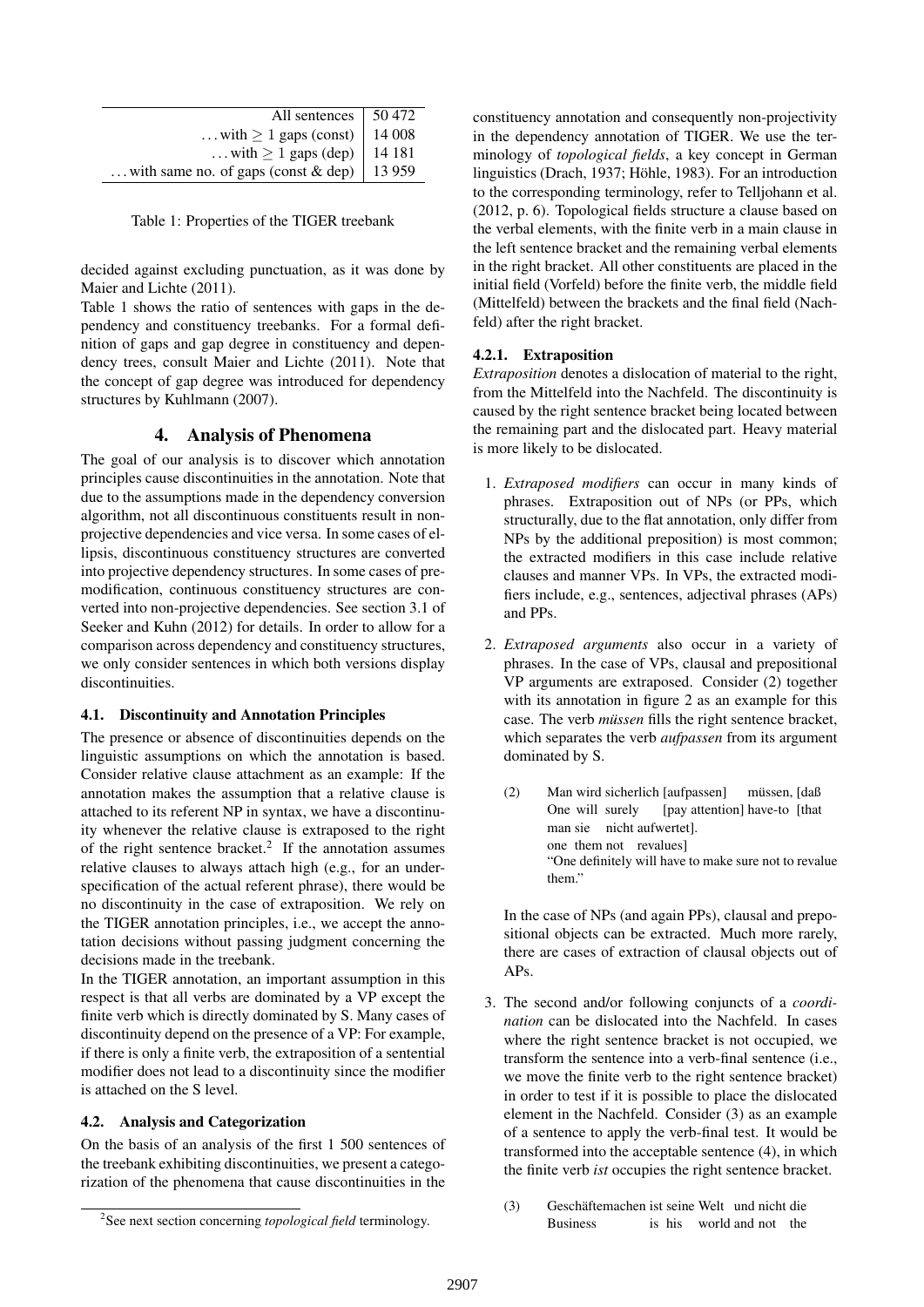

Figure 2: Discontinuity in TIGER (extraposition), sentence 148

Politik politics "Business is his world, not politics."

- (4) . . . dass Geschaftemachen seine Welt ist und nicht ¨ die Politik
- 4. *Comparisons* can be discontinuous if the comparative complement (edge label CC) is dislocated into the Nachfeld. We do not apply the verb-final test, even though it would be possible just as for extraposed coordinations. Thus, we restrict this category to only those cases in which the right sentence bracket is occupied. Cases with an empty right sentence bracket are treated under "local movement" (see section 4.2.5.). The reasoning behind this is that, unlike coordinations, comparisons are discontinuous already in their canonical position, as can be seen in (5). This sentence is not grammatical if the two parts of the AP modifying *Vorgänge* are adjacent.
	- (5) Bei uns gibt es [noch viel unwürdigere] near us exist it [even more dishonorable] Vorgänge [als in der Politik]. incidents [than in the politics]. "Here, even more dishonorable incidents happen than in politics."
- 5. Focus adverbs in the matrix sentence modifying an embedded sentence can cause a discontinuity if the embedded sentence is located in the Nachfeld. Possible adverbs include *nur* (only) and *unter anderem* (among others). (6) is an example of such a sentence.

(6) Andererseits On the other hand would be the support sei die Unterstützung der Wirtschaft [nur] sinnvoll , [wenn sie den of the economy [only] sensible , [if it the russischen Reformprozeß beschleunige] Russian reform process accelerates] "On the other hand, a support of the economy would only make sense if it accelerates the Russian reform process."

#### 4.2.2. Placeholder/repeated element construction

The *placeholder/repeated element construction*, a particularity of the TIGER annotation, describes a structure in which a pronoun or an adverb acts as a placeholder for another "repeated" element in the sentence. One phenomenon that falls in this category is the expletive *es* (it) construction in German. The corresponding elements have the edge labels PH and RE, respectively. Since both the placeholder and the repeated element reside under the same node, a discontinuity arises if the repeated element is not directly adjacent to the placeholder. In such cases, the repeated element is mostly located in the Nachfeld. Consider the example in (7): Here, *es* is the placeholder for the repeated element *wer tatsächlich die "krummeren Finger" macht*, which is located in the Nachfeld.

- (7) Denn [es] ist gar Since [it] is indeed not so sure, [who really nicht so sicher, [wer tatsächlich die the "krummeren Finger" macht]. "more bent finger" makes].
	- "It is not that clear who is actually pilfering more."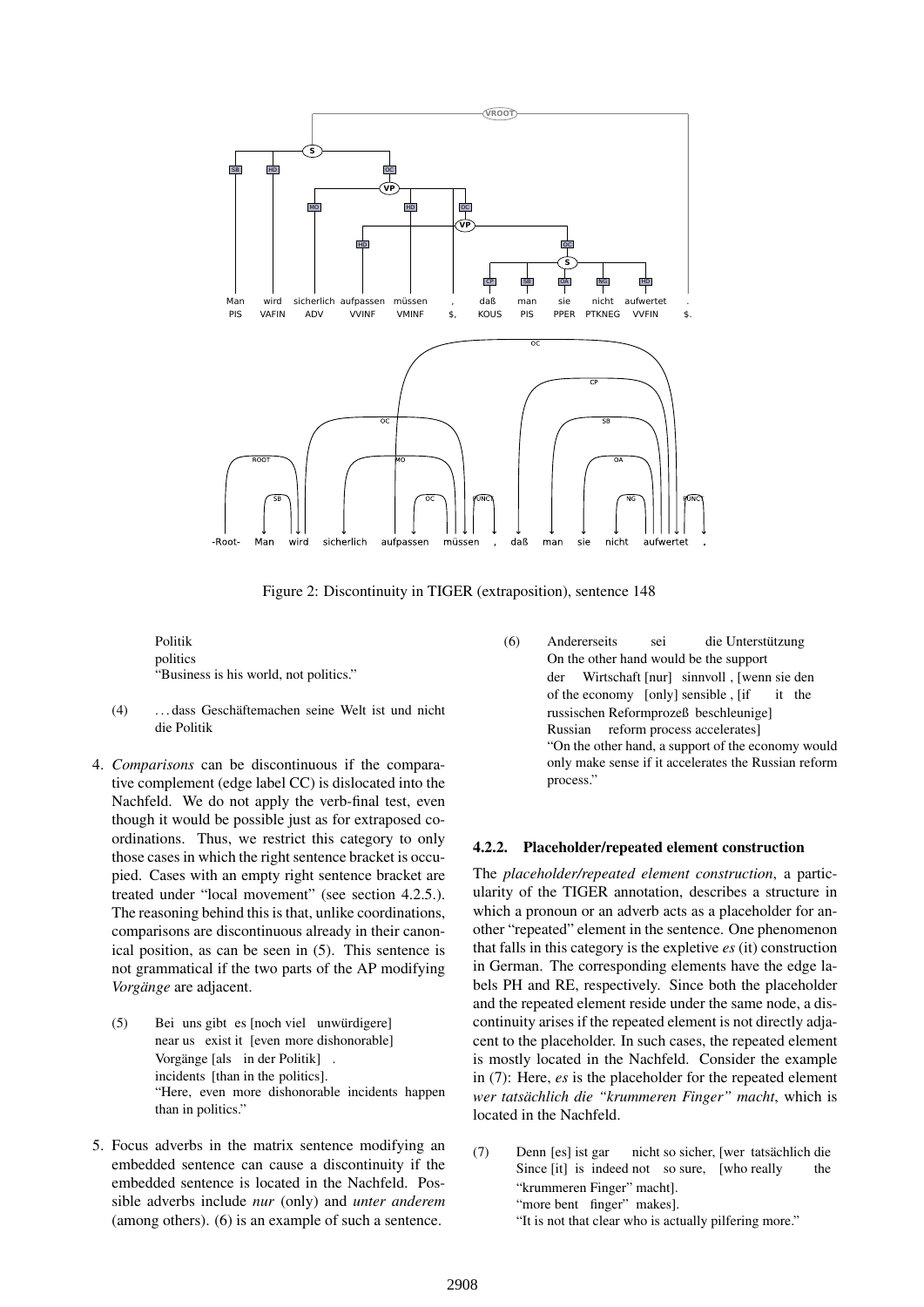

Figure 3: Discontinuity in TIGER (PH/RE), sentence 234



Figure 4: Discontinuity in TIGER (topicalization of heads), sentence 395

The annotation of this sentence is shown in figure 3.

# 4.2.3. Topicalization

In *topicalizations*, material is dislocated to the front, generally from the Mittelfeld into the Vorfeld. The discontinuity is caused by the left sentence bracket, which separates the dislocated material in the Vorfeld from the remaining material. Again, there are several categories.

1. The topicalization of *VP modifiers or arguments* is the most common case. As an example, consider the topicalized accusative object in (1). Note that several elements can be topicalized, such as two modifiers in (8).

(8) [Unweit von hier], [in der Gerstäckerstraße [Not far from here], [in the Gerstäckerstraße am next to the famous berühmten Michel], möchte der Spiegel Michel] , wants the Spiegel [sein neues Domizil errichten] [his new residence build]. "Not far from here, in the Gerstäckerstraße next to the famous Michel, the Spiegel wants to build his new residence."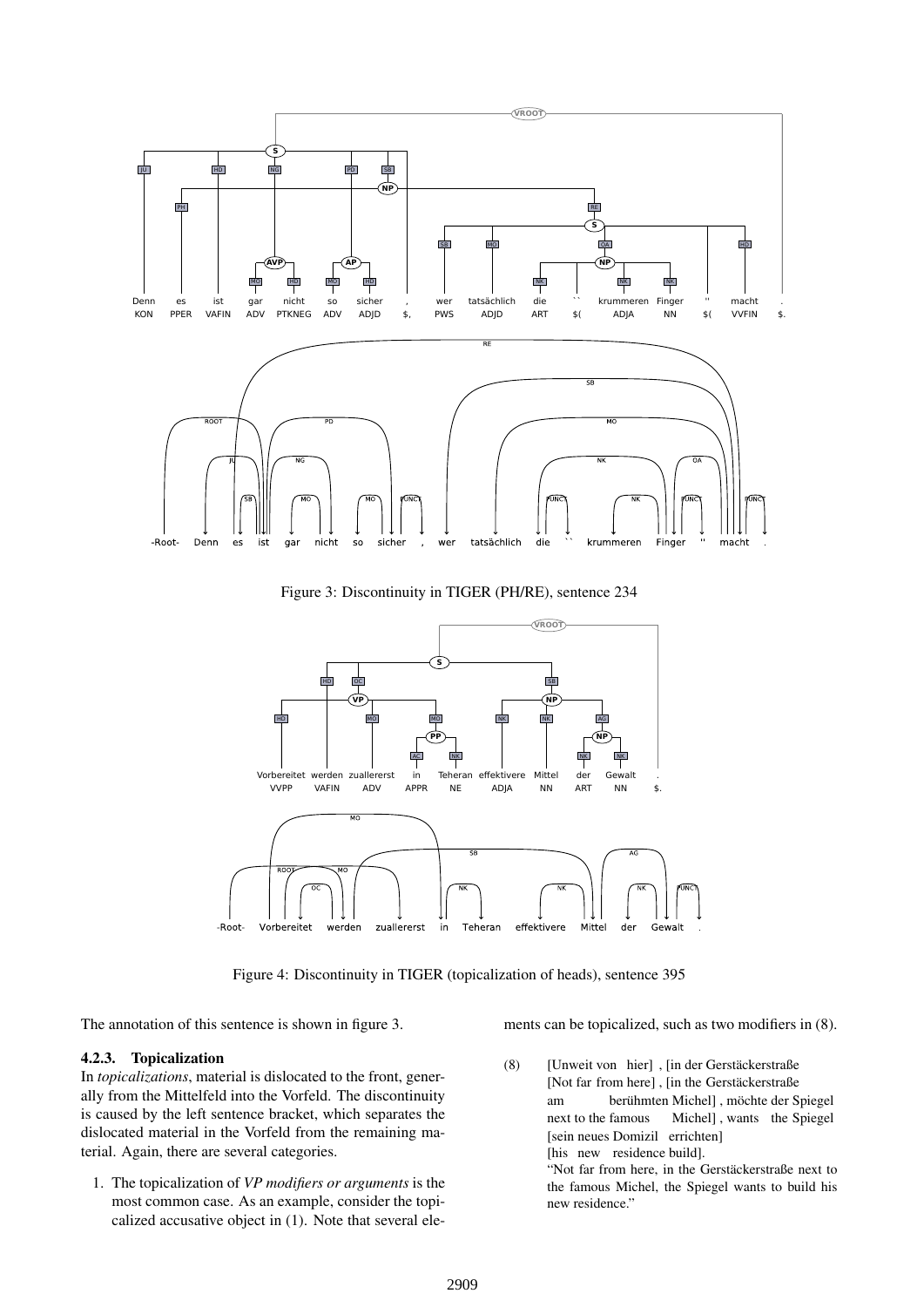- 2. In rare cases, *VP heads* (sometimes together with modifiers or arguments) are topicalized. Consider (9) together with its annotation in figure 4 as an example for this case.
	- (9) [Vorbereitet] werden [zuallererst [Prepared] are [first and foremost in in Teheran] effektivere Teheran] more effective means of violence. Mittel der Gewalt. "First and foremost in Teheran, more effective means of violence are prepared."
- 3. *Modifiers or arguments of non-verbal phrases* can also be topicalized, as is the case, e.g., for the topicalized modifying adverb in (10).
	- (10) [Dafür] gibt es [Gründe]. [For this] gives it [reasons]. "There are reasons for this."
- 4. More rarely, *heads of non-verbal phrases* are topicalized, also together with modifiers. As an example, consider (11), in which the head plus modifiers of an AP is topicalized.
	- (11) [Nicht sehr auskunftsfreudig] zeigte sich [Not very willing to talk] showed himself Karlheinz Kaske [über die von Siemens Karlheinz Kaske [about the by Siemens eingeleitete "Schlankheitskur"]. introduced "slimming diet"]. "Karlheinz Kaske was not willing to talk much about the "slimming diet" introduced by Siemens."

Note that topicalization in non-verbal phrases occurs less frequently than in verbal phrases.

### 4.2.4. Scrambling

In the TIGER treebank, the subject, negation, or modifiers on the S/VP level can cross into lower VP-OCs or AP-PDs in the Mittelfeld (i.e., into clause level). This corresponds to *scrambling*, which in German linguistics usually denotes a displacement of arguments of verbs and/or nouns within the Mittelfeld to a non-canonical position (see, e.g., Müller (1995)), with the addition that discontinuities can also arise from displaced modifiers. In other words, arguments are not necessarily involved. As an example, consider the dative reflexive pronoun *sich* in (1).

### 4.2.5. Local Movement

Discontinuities can also occur in a rather local context, in the sense that neither of the sentence brackets is part of the intervening material which causes the discontinuity. Unlike scrambling as described in section 4.2.4., local movement covers the discontinuities on the phrase level, not on the clause level. We distinguish two types of local movement, depending on where the interrupting material comes from.

1. The interrupting material comes from the clause level. Consider (12) as an example. In this sentence, the subject *das alles* is interrupted by the sentence modifier *wohl*.

- $(12)$ You seems [this] no doubt [all] like a game kommt [das] wohl [alles] wie ein Spiel vor. VPART. "No doubt, all of this seems to be just a game for you."
- 2. The interrupting material comes from the phrase level. Consider (13) as an example where the discontinuity happens within one noun phrase.
	- (13) ... das [größte] geheime Sondergericht [seit ... the [biggest] secret special tribunal [since der Unabhängigkeit des Landes]... the independence of the country]. . . ". . . the biggest secret special tribunal since the independence of the country. . . "

(13) is also an example for a comparison as described in item 4. of section 4.2.1.

# 4.2.6. Pronouns

*Interrogative and relative pronouns* are usually analyzed as occupying the left sentence bracket. A VP with a pronoun is discontinuous if the subject or modifiers (including negation) of the matrix sentence cross into it. (14) is an example for such an embedded phrase.

(14) . . . [was] er eigentlich [machen] will . . . [what] he in fact [to do] wants ". . . what he really wants to do"

In some cases, the pronoun can be modified by a nonadiacent modifier, such as in  $(15)$ .

 $(15)$  ... [was] man sich . . . [what] one himself in these parts [everything] hierzulande [alles] gefallen lasse like let. ". . . what one is willing to put up with in these parts"

### 4.2.7. Parentheticals

*Parentheticals* are analyzed as embedding the subordinate clause, which therefore becomes discontinuous, see (16).

 $(16)$ ["The question is only "], says a financial expert, Die Frage ist nur "], meint ein Finanzexperte, [ob [whether he into the White House move in can ...] er ins Weiße Haus einziehen kann ... "The question is, says a financial expert, whether he can make it to the White House ..."

In some cases, such as in (17) due to *so*, the parenthetical can dominate an AVP-PH/RE construction in which the *so* is the placeholder, and the subordinate clause is the repeated element.

(17) [Von modernem Management hat Perot], so Fortune, [Of modern management has Perot] , so Fortune , [nie etwas [never anything held] gehalten] . . "Perot never held modern management in great esteem, says Fortune."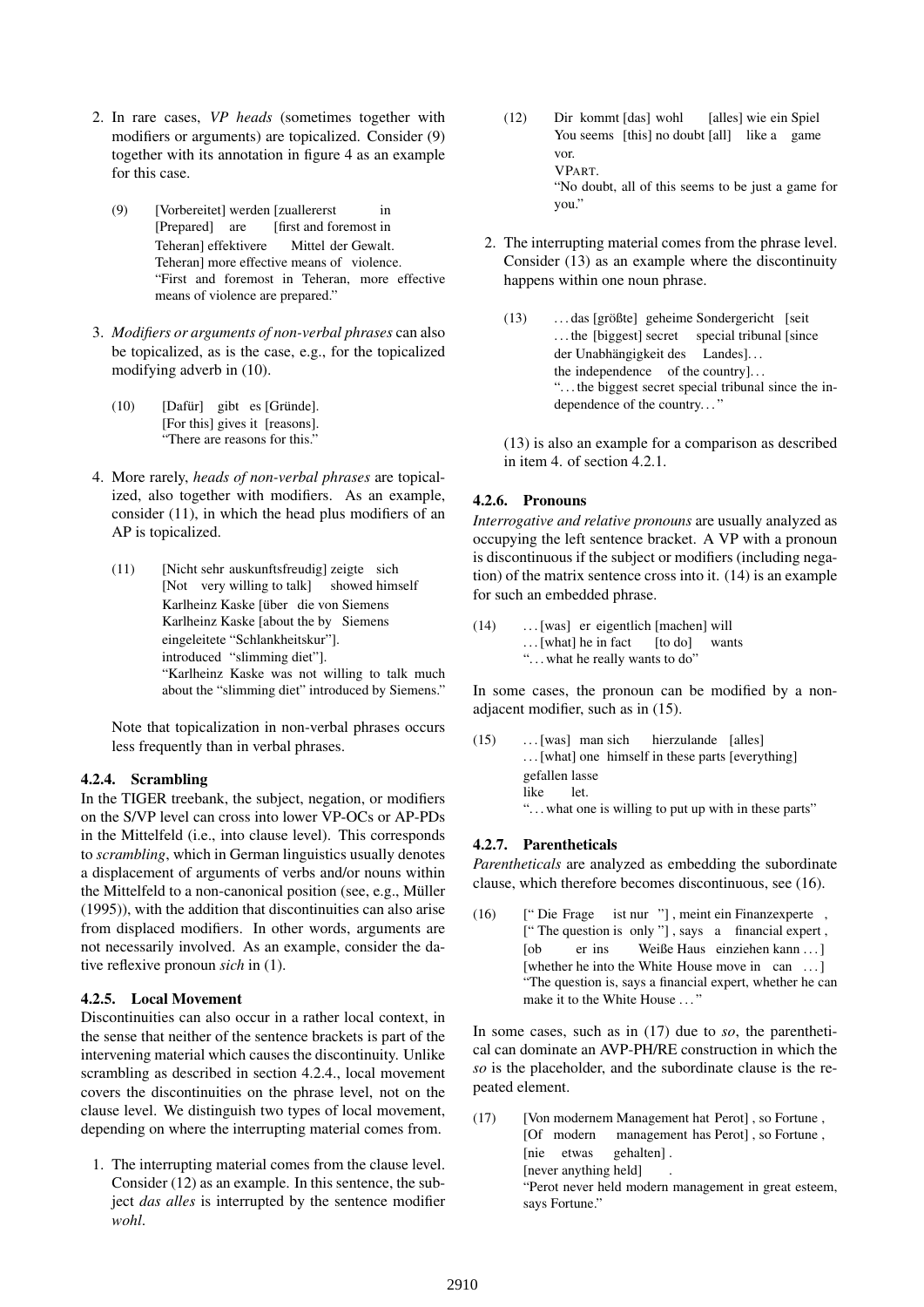# 5. The Test Suite

For the creation of our test suite, we have categorized all discontinuities in the 1 500 sentences mentioned before, using the categories presented in the preceding section. Out of those sentences, for each category, we have selected 15 sentences, or less if the phenomenon occurred less than 15 times. The sentence numbers of the corresponding sentences are published at http://phil.hhu.de/ beyond-cfg/resources/discosuite.

## 6. Conclusion

We have presented an analysis of phenomena causing discontinuity in the annotation of the TIGER treebank. The analysis is the basis for a test suite for evaluating datadriven constituency and dependency parsers on German discontinuous structures. The test suite closes an important gap in the literature on parser evaluation. The resource is publicly available.

## 7. References

- Krasimir Angelov and Peter Ljunglöf. 2014. Fast statistical parsing with parallel multiple context-free grammars. In *Proceedings of the 14th Conference of the European Chapter of the Association for Computational Linguistics*. to appear.
- Ezra Black, Steven Abney, Dan Flickenger, Claudia Gdaniec, Ralph Grishman, Philip Harrison, Donald Hindle, Robert Ingria, Frederick Jelinek, Judith Klavans, Mark Liberman, Mitchell Marcus, Salim Roukos, Beatrice Santorini, and Tomek Strzalkowski. 1991. A procedure for quantitatively comparing the syntactic coverage of English grammars. In Patti Price, editor, *Fourth DARPA Speech and Natural Language Workshop*, pages 306–311, San Mateo. Morgan Kaufmann.
- Bernd Bohnet and Joakim Nivre. 2012. A transition-based system for joint part-of-speech tagging and labeled nonprojective dependency parsing. In *Proceedings of the 2012 Joint Conference on Empirical Methods in Natural Language Processing and Computational Natural Language Learning*, pages 1455–1465, Jeju Island, Korea, July. Association for Computational Linguistics.
- Sabine Brants, Stefanie Dipper, Peter Eisenberg, Silvia Hansen, Esther König, Wolfgang Lezius, Christian Rohrer, George Smith, and Hans Uszkoreit. 2004. TIGER: Linguistic interpretation of a German corpus. *Journal of Language and Computation*, 2:597–620.
- Shu Cai, David Chiang, and Yoav Goldberg. 2011. Language-independent parsing with empty elements. In *Proceedings of the 49th Annual Meeting of the Association for Computational Linguistics: Human Language Technologies*, pages 212–216, Portland, OR.
- Ann Copestake. 1999. The (new) LKB system. Technical report, CSLI, Stanford University.
- Erich Drach. 1937. *Grundgedanken der deutschen Satzlehre*. Diesterweg, Frankfurt a. M.
- Martin Emms. 2008. Tree distance and some other variants of Evalb. In *Proceedings of the Sixth International Language Resources and Evaluation (LREC'08)*, pages 1373–1379, Marrakech, Morocco.
- Martin Forst. 2003. Treebank conversion Establishing a testsuite for a broad-coverage LFG from the TIGER treebank. In *Proceedings of the EACL workshop on linguistically interpreted corpora (LINC03)*, pages 25–32.
- Tilman Höhle. 1983. Topologische Felder. Ph.D. thesis, Universität zu Köln.
- Laura Kallmeyer and Wolfgang Maier. 2013. Data-driven parsing using probabilistic linear context-free rewriting systems. *Computational Linguistics*, 39(1).
- Sandra Kübler, Ines Rehbein, and Josef van Genabith. 2009. TePaCoC - a corpus for testing parser performance on complex German grammatical constructions. In *Proceedings of the Seventh International Workshop on Treebanks and Linguistic Theories*, pages 15–28, Groningen, The Netherlands.
- Marco Kuhlmann. 2007. *Dependency Structures and Lexicalized Grammars*. Doctoral dissertation, Saarland University, Saarbrücken, Germany.
- Sabine Lehmann, Stephan Oepen, Sylvie Regnier-Prost, Klaus Netter, Veronika Lux, Judith Klein, Kirsten Falkedal, Frederik Fouvry, Dominique Estival, Eva Dauphin, Hervè Compagnion, Judith Baur, Lorna Balkan, and Doug Arnold. 1996. Tsnlp: Test suites for natural language processing. In *Proceedings of the 16th conference on Computational linguistics - Volume 2*, COLING '96, pages 711–716, Stroudsburg, PA, USA. Association for Computational Linguistics.
- Wolfgang Maier and Timm Lichte. 2011. Characterizing discontinuity in constituent treebanks. In *Formal Grammar. 14th International Conference, FG 2009. Bordeaux, France, July 25-26, 2009. Revised Selected Papers*, volume 5591 of *LNCS/LNAI*, pages 167–182, Berlin, Heidelberg, New York. Springer-Verlag.
- Wolfgang Maier, Miriam Kaeshammer, and Laura Kallmeyer. 2012. Data-driven PLCFRS parsing revisited: Restricting the fan-out to two. In *Proceedings of the Eleventh International Conference on Tree Adjoining Grammars and Related Formalisms (TAG+11)*, Paris, France.
- Mitchell P. Marcus, Beatrice Santorini, and Mary Ann Marcinkiewicz. 1993. Building a large annotated corpus of English: The Penn Treebank. *Computational Linguistics*, 19(2):313–330. Special Issue on Using Large Corpora: II.
- Ryan McDonald and Fernando Pereira. 2006. Online learning of approximate dependency parsing algorithms. In *Proceedings of the 11th Conference of the European Chapter of the Association for Computational Linguistics*, pages 81–88, Trento, Italy.
- Ryan McDonald, Fernando Pereira, Kiril Ribarov, and Jan Hajič. 2005. Non-projective dependency parsing using spanning tree algorithms. In *Proceedings of Human Language Technology Conference and Conference on Empirical Methods in Natural Language Processing (HLT/EMNLP)*, pages 523–530, Vancouver, BC.
- Stefan Müller. 1995. Scrambling in german extraction into the *Mittelfeld*. Research Report RR-97-06, DFKI.
- Joakim Nivre, Johan Hall, Jens Nilsson, Atanas Chanev, Gülsen Eryigit, Sandra Kübler, Svetoslav Marinov,